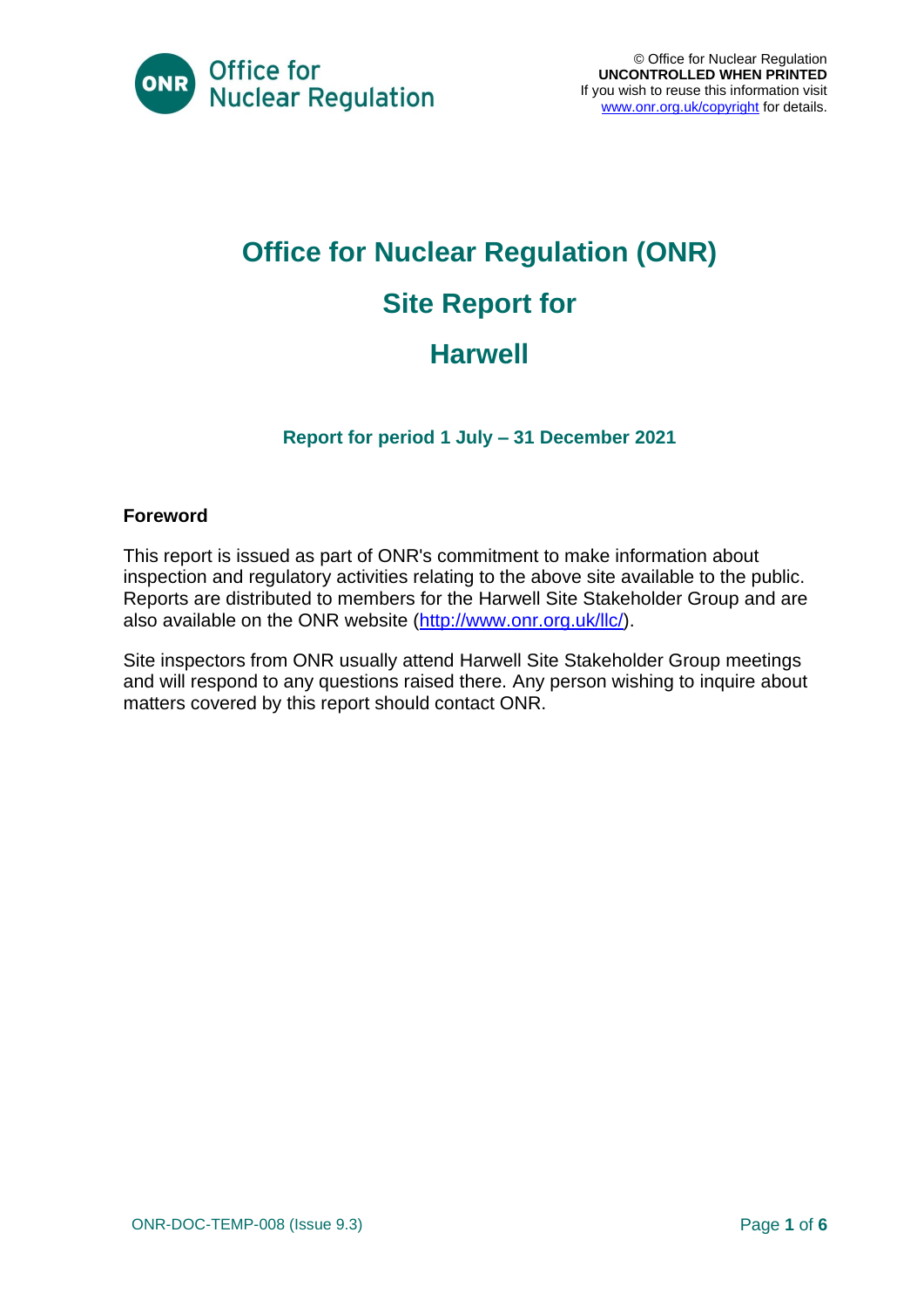

#### **Table of Contents**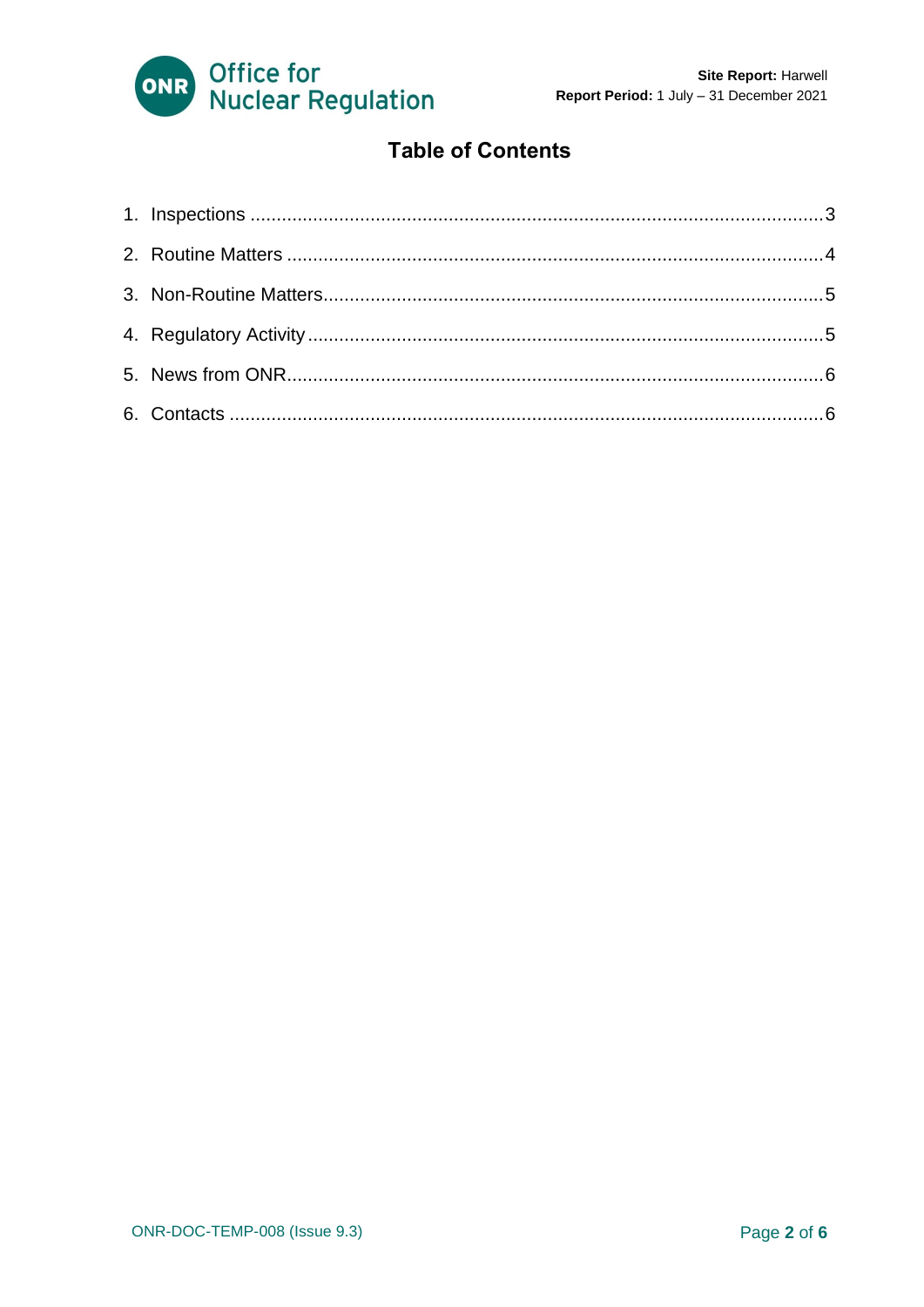

### <span id="page-2-0"></span>1. Inspections

### 1.1. Dates of Inspection

The ONR site inspector made inspections on the following dates during the report period 1 July to 31 December 2021:

- 21 July 2021
- <span id="page-2-1"></span>■ 13 October 2021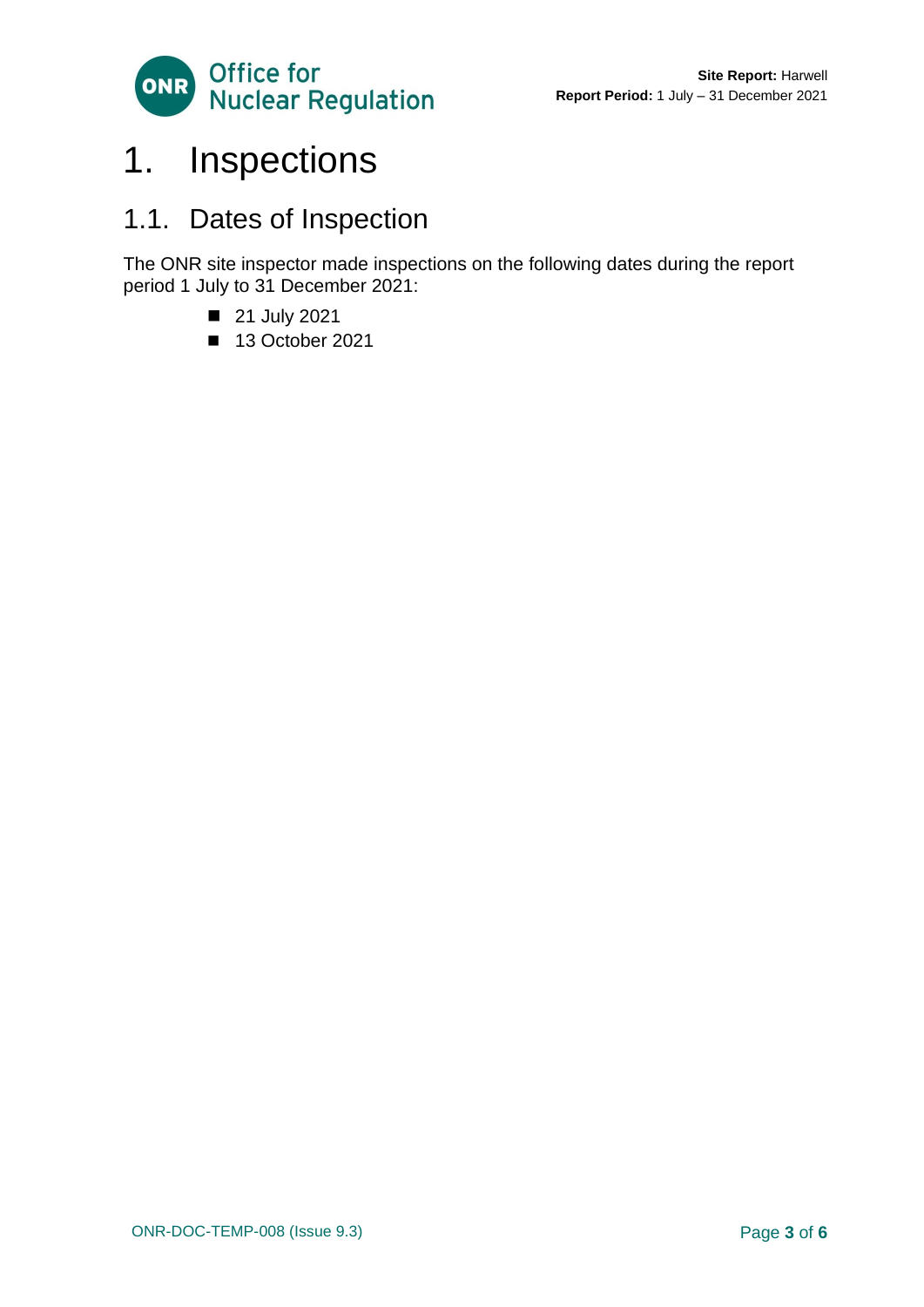

### 2. Routine Matters

#### 2.1. Inspections

Inspections are undertaken as part of the process for monitoring compliance with:

- the conditions attached by ONR to the nuclear site licence granted under the Nuclear Installations Act 1965 (NIA65) (as amended);
- the Energy Act 2013;
- the Health and Safety at Work Act 1974 (HSWA74); and
- regulations made under HSWA74, for example the Ionising Radiations Regulations 2017 (IRR17) and the Management of Health and Safety at Work Regulations 1999 (MHSWR99).

The inspections entail monitoring licensee's actions on the site in relation to incidents, operations, maintenance, projects, modifications, safety case changes and any other matters that may affect safety. The licensee is required to make and implement adequate arrangements under the conditions attached to the licence in order to ensure legal compliance. Inspections seek to judge both the adequacy of these arrangements and their implementation.

The inspections at the Magnox Ltd Harwell site focused on the following Licence Conditions (LC) and safety regulations:

- LC5 Consignment of nuclear matter
- LC11 Emergency arrangements
- LC25 Operational records
- LC26 Control and supervision of operations
- Transport Regulations for Carriage of Class 7 (Radioactive Materials) Dangerous Goods

During the reporting period, ONR judged the arrangements made and implemented by the site in response to safety requirements to be satisfactory in the areas inspected. Where improvements have been identified, the licensee has made a commitment to address those issues, and ONR inspectors will closely monitor progress during future site inspections. Where necessary, ONR will take formal regulatory enforcement action to ensure that appropriate remedial measures are implemented to reasonably practicable timescales. Members of the public, who would like further information on ONR's inspection activities during the reporting period, can view site Intervention Reports at [www.onr.org.uk/intervention-records](http://www.onr.org.uk./intervention-records) on our website [www.onr.org.uk.](http://www.onr.org.uk/) Should you have any queries regarding our inspection activities, please email [contact@onr.gov.uk.](mailto:contact@onr.gov.uk)

### 2.2. Other Work

Throughout this reporting period, including the period of national lockdown, ONR's nominated site safety inspector has held regular telephone meetings with the ML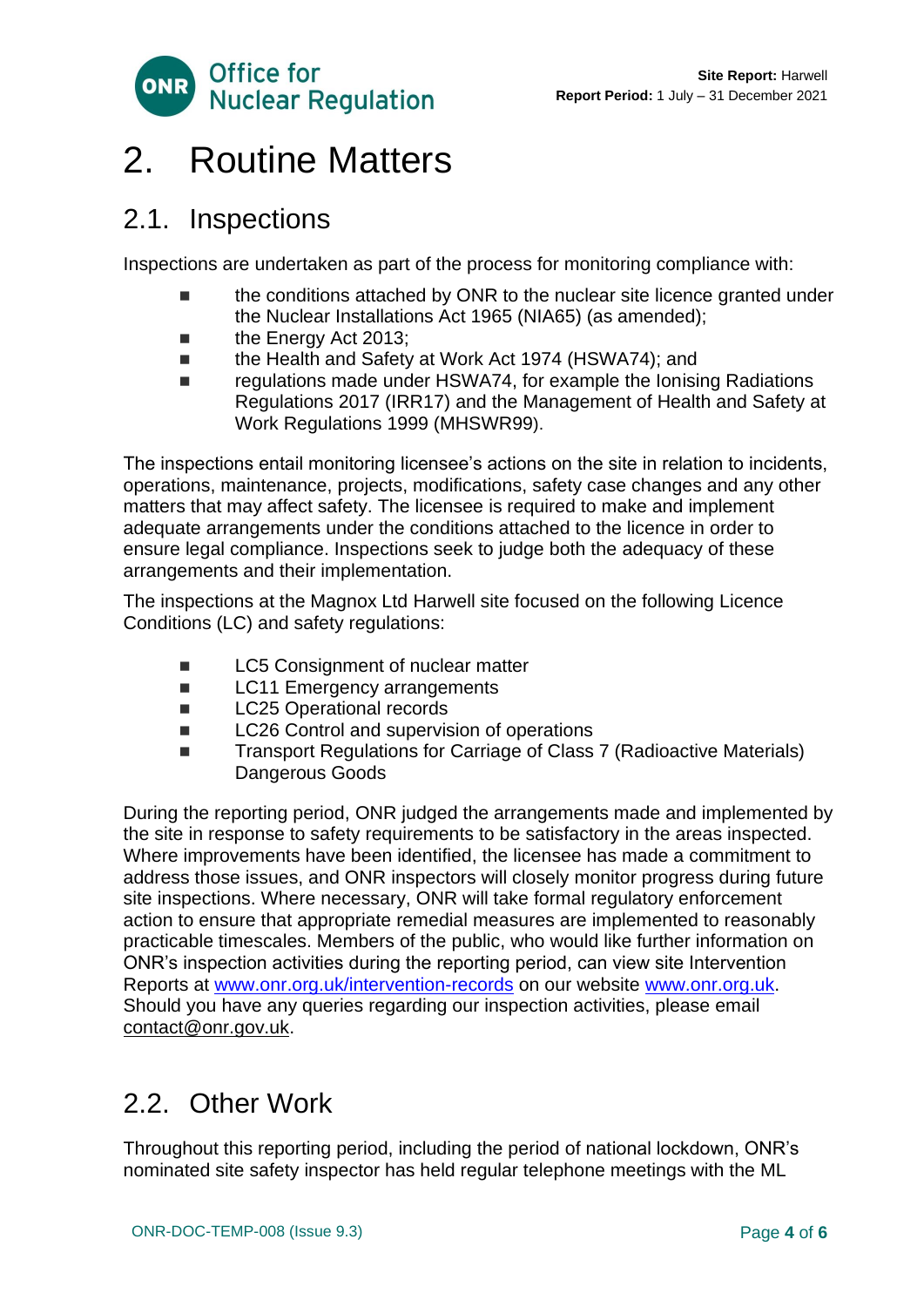

Harwell leadership team representatives to maintain situational awareness of matters related to nuclear safety. No significant issues were highlighted to ONR.

ONR continue to monitor the implementation of COVID-19 arrangements at the Magnox Ltd Harwell site, it was the opinion of the site inspector that this was in accordance with government guidance and arrangements were in place to reduce the risk from COVID-19 to as low as reasonably practicable.

The ONR project inspector for the Liquid Effluent Treatment Plant delicensing project continues to meet remotely with the project staff at Harwell, supported by ONR specialist inspectors and Public Health England. Discussions on delicensing other areas of the site have commenced.

The ONR Competent Transport Authority has engaged with the duty holder on recertifying approval of the package design for the Modular Packaging for Dragon Fuel DN3358W. This work is ongoing and required to support consignment of material offsite for consolidation at Sellafield Ltd.

### <span id="page-4-0"></span>3. Non-Routine Matters

Licensees are required to have arrangements to respond to non-routine matters and events. ONR inspectors judge the adequacy of the licensee's response, including actions taken to implement any necessary improvements.

There were no such matters or events of significance during the period.

# <span id="page-4-1"></span>4. Regulatory Activity

ONR may issue formal documents to ensure compliance with regulatory requirements. Under nuclear site licence conditions, ONR issues regulatory documents, which either permit an activity or require some form of action to be taken; these are usually collectively termed 'Licence Instruments' (LIs) but can take other forms. In addition, inspectors may take a range of enforcement actions, to include issuing an Enforcement Notice.

No LIs, Enforcement Notices or Enforcement letters were issued during this period.

Reports detailing the above regulatory decisions can be found on the ONR website at [http://www.onr.org.uk/pars/.](http://www.onr.org.uk/pars/)